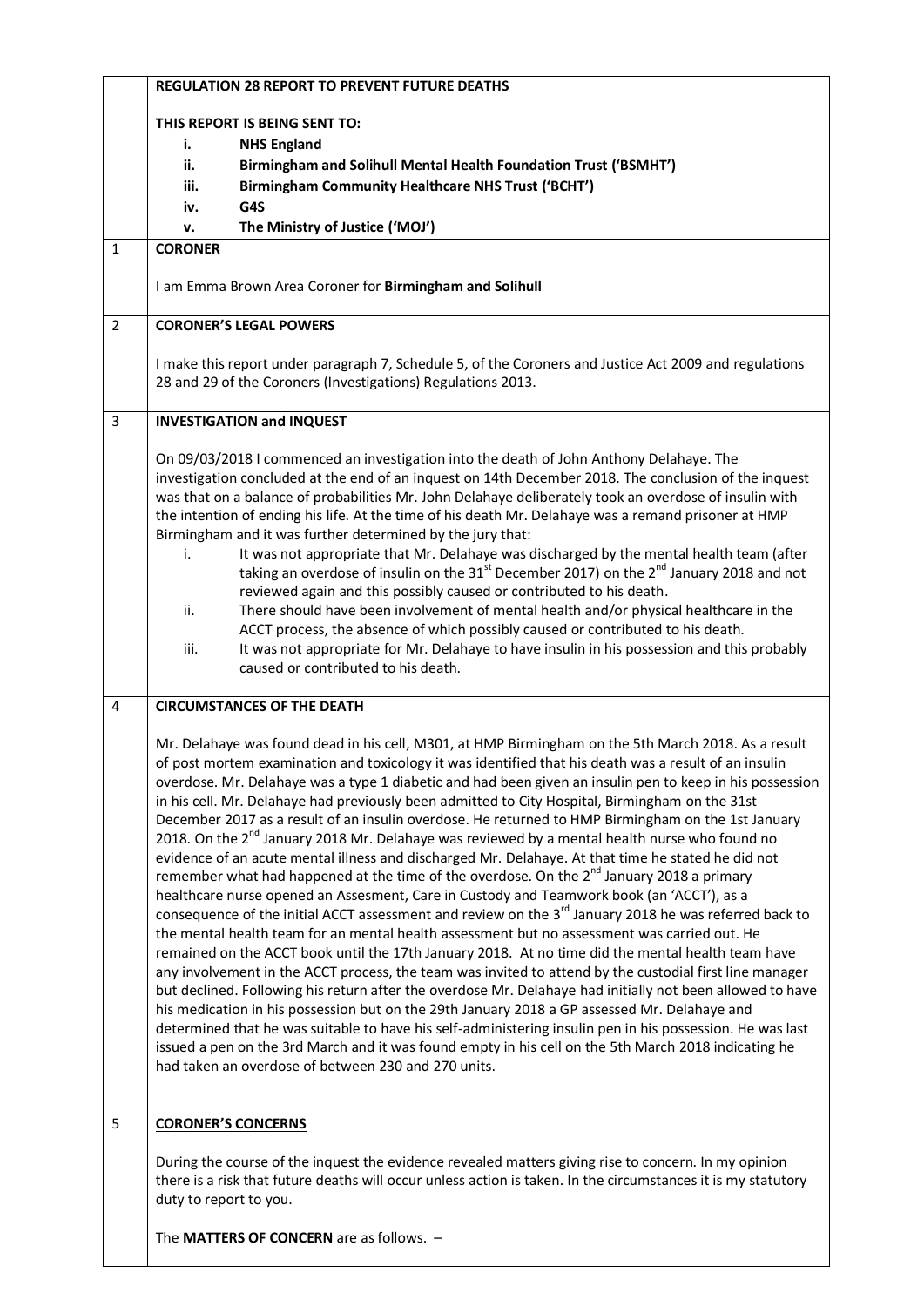|                  | There is confusion surrounding the meaning of the following question from NHS England's<br>1.<br>national clinical template for in possession Risk Assessments in the Secure Estate: "Have you had<br>problems in the last 6 months with not taking, or not remembering to take your medicines as<br>prescribed?" The Risk Assessment had not been used in the assessment for Mr. Delahaye's in<br>possession modification on the 29 <sup>th</sup> January 2018 when it ought to have been. However, during<br>the course of considering what the outcome would have been if the risk assessment had been<br>undertaken, more than one clinician interpreted the question as pertaining only to<br>consideration of incidents where medication had not been taken. It was the Coroner's view that<br>the question is also asking about incidents where medication may have been taken but not "as<br>prescribed" thus encompassing an overdose (accidental or deliberate). The question is not clear<br>and this creates a risk that the score generated may be incorrect and in possession medication<br>may be authorised where it ought not to be, putting lives at risk.<br>During the inquest it emerged that the mental health nurse who assessed Mr. Delahaye on the<br>2. |  |
|------------------|-----------------------------------------------------------------------------------------------------------------------------------------------------------------------------------------------------------------------------------------------------------------------------------------------------------------------------------------------------------------------------------------------------------------------------------------------------------------------------------------------------------------------------------------------------------------------------------------------------------------------------------------------------------------------------------------------------------------------------------------------------------------------------------------------------------------------------------------------------------------------------------------------------------------------------------------------------------------------------------------------------------------------------------------------------------------------------------------------------------------------------------------------------------------------------------------------------------------------------------------------------------------------------------|--|
|                  | 2 <sup>nd</sup> January 2018 and the GP who assessed him for <i>in possession</i> medication on the 29 <sup>th</sup> January<br>2018, had not identified from his notes all relevant past medical conditions. It emerged that<br>whilst the System One records (a case management system used across the prison estate) has<br>the facility to provide a summary of significant past and current medical conditions, it is not<br>reliable at HMP Birmingham because conditions are not consistently given the correct 'read<br>code'. Evidence from the NHS England clinical reviewer, https://was.that.this.problem<br>is not unique to HMP Birmingham and is found in other prison healthcare teams and requires a<br>change of culture and practice to bring the system for read coding into line with that in the<br>community. The absence of a reliable source for quickly identifying relevant past and current                                                                                                                                                                                                                                                                                                                                                           |  |
|                  | medical conditions puts lives at risk from misinformed decision making.<br>No member of the healthcare team was present at any of Mr. Delahaye's ACCT reviews. It was<br>3.<br>identified during the inquest that a member of either the mental health team, primary care or<br>the drug/alcohol service ought to have been present at the first review at least. It was the<br>evidence of a first line manager who had involvement in the ACCT that a member of the<br>custodial team had contacted healthcare and asked them to attend but this was not<br>documented and the healthcare team maintained they were unaware of the date of the first<br>review. Whilst the ACCT book provides a checklist of actions to be undertaken at various times it<br>does not include making healthcare aware of the first review. As this is a national Ministry of<br>Justice form, HMP Birmingham can't change it but a failure to inform healthcare of an ACCT<br>review could result in useful knowledge or expertise not being available to the ACCT team and<br>could put lives at risk.                                                                                                                                                                                         |  |
|                  | On the morning of the 5 <sup>th</sup> March 2018 Mr. Delahaye's cell had been unlocked at approximately<br>4.<br>07:50. It is likely that he was already dead at this time (and had been so for some hours) but he<br>was not found because the prison custody officer who unlocked his cell did not look into the cell<br>or seek any kind of acknowledgement from Mr. Delahaye. It was acknowledged by the relevant<br>PCO and by the Safer Custody Manager that unlock ought to have involved a welfare check. The<br>Safer Custody Manager's evidence is that the need for a welfare check on unlock has been<br>emphasised to senior managers and leads through a bilateral document covered at formal<br>briefings. However, it was not clear how this is then communicated down to the individual<br>custody officers and how they are being audited to make sure they are conducting a welfare<br>check on unlock. The absence of a welfare check creates a risk that a prisoner in need of life<br>saving assistance at the time of unlock is not identified.                                                                                                                                                                                                            |  |
| $\boldsymbol{6}$ | <b>ACTION SHOULD BE TAKEN</b>                                                                                                                                                                                                                                                                                                                                                                                                                                                                                                                                                                                                                                                                                                                                                                                                                                                                                                                                                                                                                                                                                                                                                                                                                                                     |  |
|                  | In my opinion action should be taken to prevent future deaths and I believe:<br>NHS England have the power to take such action with respect to matters 1 and 2 above;<br>i.<br>BSMHT and BCHT have the power to take such action with respect to matter 2 above;<br>ii.<br>The MOJ have the power to take such action with respect to matter 3 above; and<br>iii.<br>G4S and the MOJ have the power to take such action with respect to matter 4 above.<br>iv.                                                                                                                                                                                                                                                                                                                                                                                                                                                                                                                                                                                                                                                                                                                                                                                                                    |  |
| $\overline{7}$   | <b>YOUR RESPONSE</b>                                                                                                                                                                                                                                                                                                                                                                                                                                                                                                                                                                                                                                                                                                                                                                                                                                                                                                                                                                                                                                                                                                                                                                                                                                                              |  |
|                  | You are under a duty to respond to this report within 56 days of the date of this report, namely by 12<br>February 2019. I, the coroner, may extend the period. You are asked to respond to the matters relevant<br>to your organisation as identified in section 6 above but you are not prohibited from responding on other<br>matters if appropriate.                                                                                                                                                                                                                                                                                                                                                                                                                                                                                                                                                                                                                                                                                                                                                                                                                                                                                                                          |  |
|                  | Your response must contain details of action taken or proposed to be taken (in respect of the matters<br>relevant to your organisation), setting out the timetable for action. Otherwise you must explain why no                                                                                                                                                                                                                                                                                                                                                                                                                                                                                                                                                                                                                                                                                                                                                                                                                                                                                                                                                                                                                                                                  |  |

action is proposed.